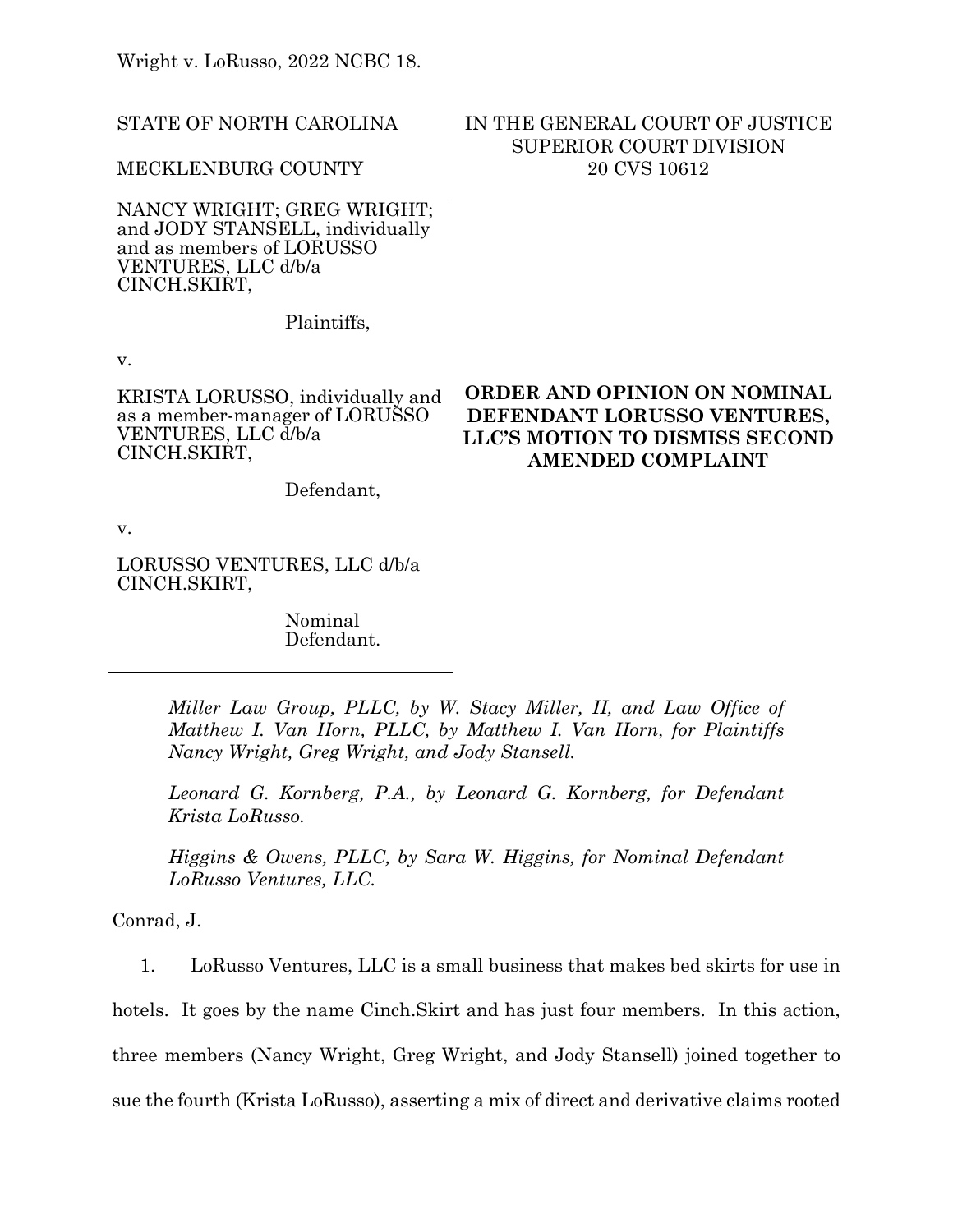in allegations of fraud and mismanagement. LoRusso responded with counterclaims for everything from breach of contract to computer trespass. Discovery is ongoing, and the merits of these claims and counterclaims are not yet at issue.

2. This decision concerns, instead, a procedural miscue. Cinch.Skirt, appearing as a nominal defendant, contends that the Wrights and Stansell neglected to serve it with a summons in timely fashion. It has moved to be dismissed from the case as a result. (ECF Nos. 97, 98.)

3. Procedural missteps have stymied this litigation from its start in August 2020. Indeed, the original complaint was defective. (*See* ECF No. 3.) Because an LLC is "a necessary party to any litigation brought derivatively in its name," the Wrights and Stansell should have named Cinch.Skirt as a nominal defendant. *Swenson v. Thibaut*, 39 N.C. App. 77, 98 (1978). They didn't, necessitating an amendment.

4. After amending the complaint to add Cinch.Skirt, the Wrights and Stansell obtained a summons issued to the company but didn't immediately serve it. Sixty days elapsed, and the summons became "dormant." *Valentine v. Solosko*, 270 N.C. App. 812, 815 (2020) (quoting *Dozier v. Crandall*, 105 N.C. App. 74, 75 (1992)). At that point, the Wrights and Stansell could have bought more time by getting an endorsement from the clerk of court or obtaining an alias or pluries summons. *See id.* (discussing N.C. R. Civ. P. 4(d)). They did neither, inexplicably letting the summons expire. It was this expired summons that the Wrights and Stansell eventually served on Cinch.Skirt in May 2021—nearly six months after it was issued.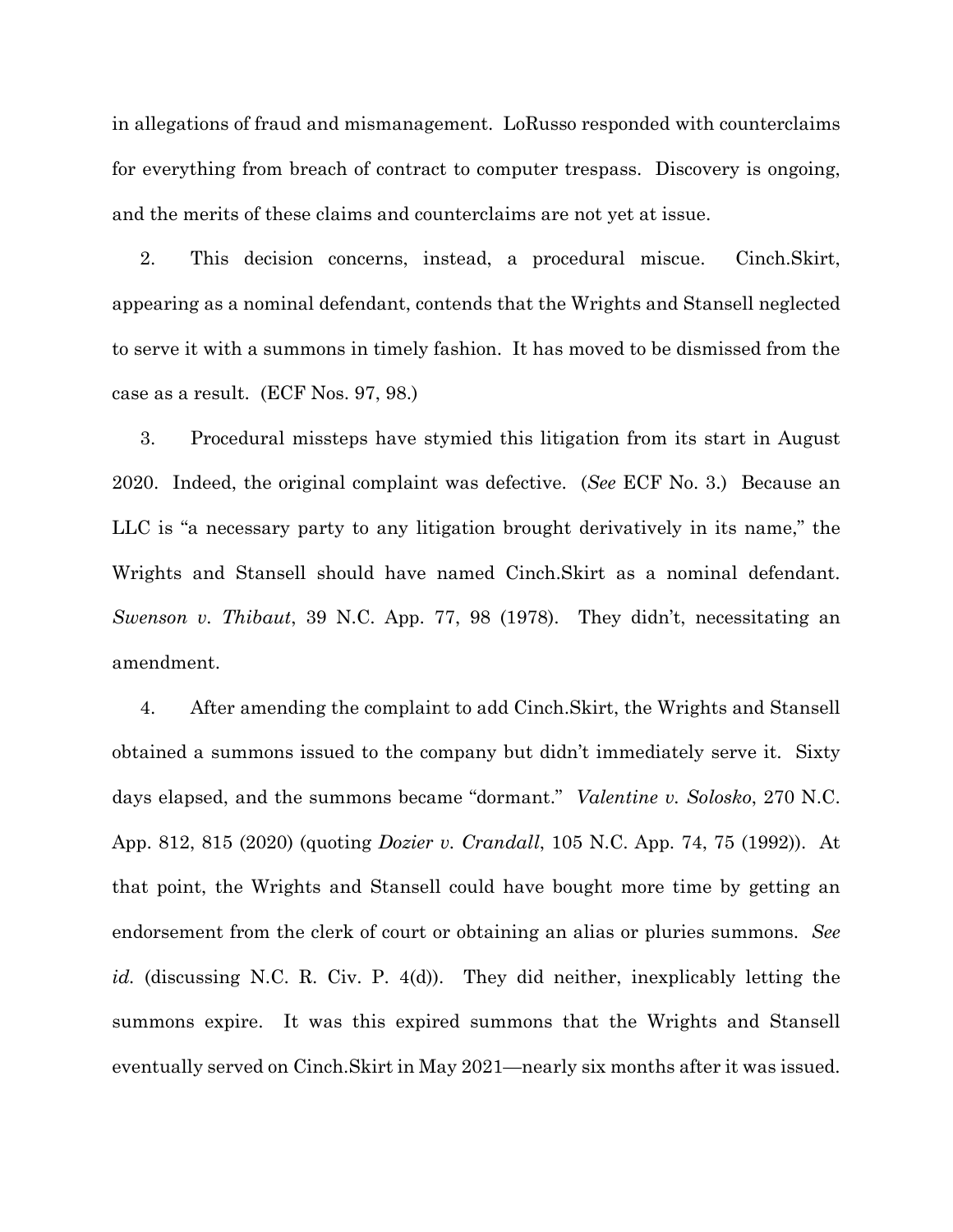5. A series of motions followed. LoRusso (who apparently had received proper service of process) moved to dismiss most of the claims against her for failure to state a claim for relief. (*See* ECF Nos. 18, 19.) More pertinent here, Cinch.Skirt filed its own motion to dismiss based on the belated service of the expired summons. (*See* ECF Nos. 23, 24.) These motions were scheduled to be argued, but on the eve of the hearing, the Wrights and Stansell moved to amend their complaint a second time. (ECF No. 60.) With consent from LoRusso and Cinch.Skirt, the Court granted leave to amend, denied the motions to dismiss without prejudice as moot, and directed the Wrights and Stansell to file their second amended complaint by 3 December 2021. (ECF No. 64.) That deadline passed without a filing. Five days delinquent, the Wrights and Stansell filed the second amended complaint. (*See* 2d Am. Compl., ECF No. 65.) They did not obtain a new summons issued to Cinch.Skirt.

6. Renewing its motion to dismiss, Cinch.Skirt now contends that service of the expired summons in May 2021 was a nullity, that it has never received service of a valid summons, and that the action is therefore discontinued as to the company (but not LoRusso). It has a point. The Wrights and Stansell concede that they failed to serve the summons on time. Their only defense—waiver—is baseless. After accepting service of the expired summons through counsel, Cinch.Skirt objected to the sufficiency of process and moved for dismissal at the very first opportunity. That is hardly a waiver. Troubling too is that the Wrights and Stansell raised this defense in a late-filed brief, continuing a pattern of missed deadlines and disdain for procedural rules.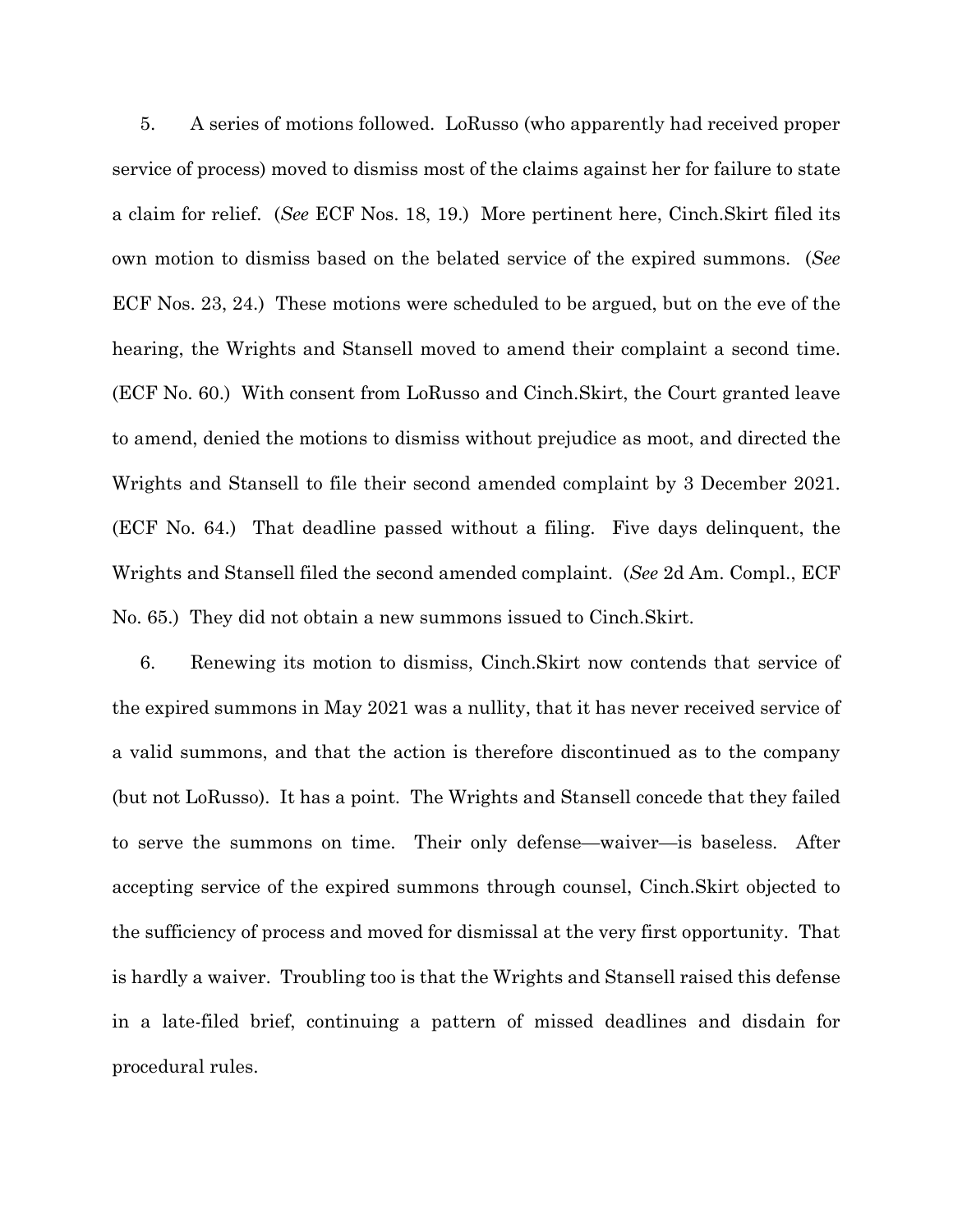7. Even so, dismissal is the wrong remedy, at least in this case. Yes, failure to serve Cinch.Skirt within the time allotted means that this action was discontinued as to the company. *See, e.g.*, *Dozier*, 105 N.C. App. at 78. But discontinuance is not definitive. Usually, the plaintiff can fix the error simply by obtaining and serving a new summons; the action then resumes and is "deemed to have commenced from th[e] date" the new summons is issued. *Id.* Moreover, Cinch.Skirt is a necessary party due to the presence of derivative claims on its behalf. Any dismissal would be short-lived, perhaps requiring the Court to act on its own motion to rejoin the company as a party. *See, e.g.*, *White v. Pate*, 308 N.C. 759, 764 (1983); *Rice v. Randolph*, 96 N.C. App. 112, 113 (1989).

8. To avoid more disruption and delay, the better course is to ensure now that Cinch.Skirt is served as a nominal defendant rather than dismiss it and rejoin it later. No prejudice would result. In theory, the date the action is deemed to have commenced might implicate the statute of limitations, but that seems unlikely given that the company has no claims against it. (*See* 2d Am. Compl. ¶ 117.) And in any event, under *Dozier*, when the action is deemed to have commenced as to Cinch.Skirt depends on when Cinch.Skirt is properly served with process, not whether it is or is not dismissed from the case in the interim. 105 N.C. App. at 78.

9. Thus, the Court **ORDERS** that the Wrights and Stansell shall obtain and serve summons on Cinch.Skirt on or before 5 May 2022. Having done so, the Court **DENIES** the motion to dismiss as moot.